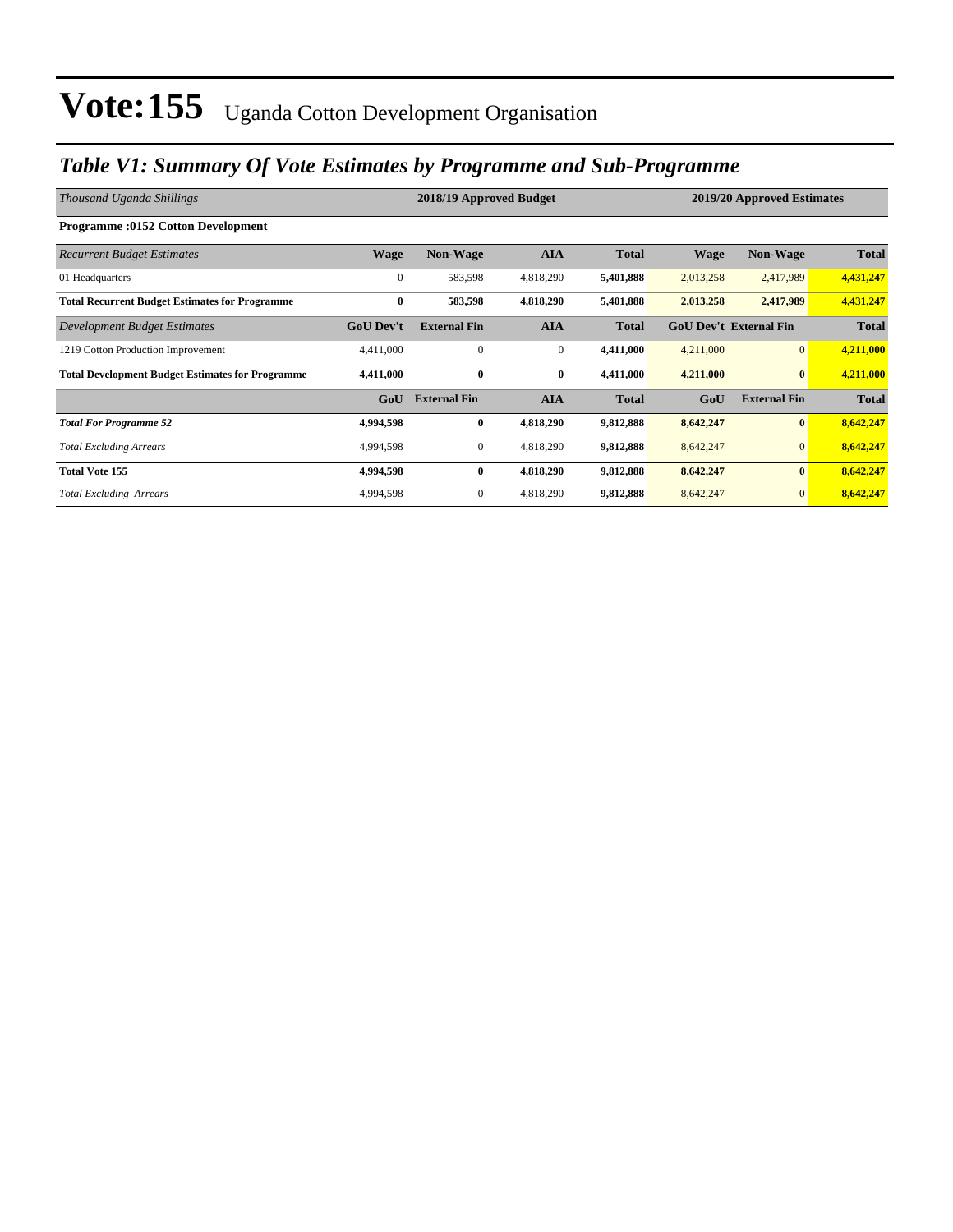### *Table V2: Summary Vote Estimates by Item*

| Thousand Uganda Shillings                                   |          | 2018/19 Approved Budget<br>2019/20Approved Estimates |           |              |           |                     |                         |
|-------------------------------------------------------------|----------|------------------------------------------------------|-----------|--------------|-----------|---------------------|-------------------------|
|                                                             | GoU      | <b>External Fin</b>                                  | AIA       | <b>Total</b> | GoU       | <b>External Fin</b> | <b>Total</b>            |
| <b>Employees, Goods and Services (Outputs Provided)</b>     | 583,598  | $\bf{0}$                                             | 4,818,290 | 5,401,888    | 4,431,247 | $\bf{0}$            | 4,431,247               |
| 211102 Contract Staff Salaries                              | 0        | $\bf{0}$                                             | 1,997,789 | 1,997,789    | 2,013,258 | $\bf{0}$            | 2,013,258               |
| 211103 Allowances (Inc. Casuals, Temporary)                 | 24,500   | $\bf{0}$                                             | 304,000   | 328,500      | 402,500   | $\bf{0}$            | 402,500                 |
| 212201 Social Security Contributions                        | 0        | $\bf{0}$                                             | 231,808   | 231,808      | 267,045   | $\bf{0}$            | 267,045                 |
| 213001 Medical expenses (To employees)                      | 0        | $\bf{0}$                                             | 10,000    | 10,000       | 5,000     | $\bf{0}$            | 5,000                   |
| 213002 Incapacity, death benefits and funeral expenses      | 0        | $\bf{0}$                                             | 5,000     | 5,000        | 5,000     | $\bf{0}$            | 5,000                   |
| 213004 Gratuity Expenses                                    | 0        | $\bf{0}$                                             | 406,691   | 406,691      | 657,195   | $\bf{0}$            | 657,195                 |
| 221001 Advertising and Public Relations                     | 0        | $\bf{0}$                                             | 20,000    | 20,000       | 10,000    | $\bf{0}$            | 10,000                  |
| 221002 Workshops and Seminars                               | 0        | $\bf{0}$                                             | 16,110    | 16,110       | $\bf{0}$  | $\bf{0}$            | $\overline{\mathbf{0}}$ |
| 221003 Staff Training                                       | 4,000    | $\bf{0}$                                             | 35,000    | 39,000       | 4,000     | $\bf{0}$            | 4,000                   |
| 221004 Recruitment Expenses                                 | 0        | $\bf{0}$                                             | 7,000     | 7,000        | $\bf{0}$  | $\bf{0}$            | $\mathbf{0}$            |
| 221007 Books, Periodicals & Newspapers                      | 0        | $\bf{0}$                                             | 0         | 0            | 2,000     | $\bf{0}$            | 2,000                   |
| 221008 Computer supplies and Information Technology<br>(TT) | 5,000    | $\bf{0}$                                             | 77,910    | 82,910       | 10,000    | $\bf{0}$            | <b>10,000</b>           |
| 221009 Welfare and Entertainment                            | 10,000   | $\bf{0}$                                             | 25,000    | 35,000       | 40,000    | $\bf{0}$            | 40,000                  |
| 221011 Printing, Stationery, Photocopying and Binding       | 10,000   | $\bf{0}$                                             | 51,000    | 61,000       | 10,000    | $\bf{0}$            | 10,000                  |
| 221012 Small Office Equipment                               | $\bf{0}$ | $\bf{0}$                                             | 5,000     | 5,000        | $\bf{0}$  | $\bf{0}$            | $\overline{\mathbf{0}}$ |
| 221016 IFMS Recurrent costs                                 | 0        | $\bf{0}$                                             | 10,000    | 10,000       | $\bf{0}$  | $\bf{0}$            | $\bf{0}$                |
| 221017 Subscriptions                                        | 40,000   | $\bf{0}$                                             | 110,000   | 150,000      | 110,000   | $\bf{0}$            | 110,000                 |
| 222001 Telecommunications                                   | 10,000   | $\bf{0}$                                             | 15,000    | 25,000       | 5,000     | $\bf{0}$            | 5,000                   |
| 222002 Postage and Courier                                  | 4,000    | $\bf{0}$                                             | 5,000     | 9,000        | 2,000     | $\bf{0}$            | 2,000                   |
| 222003 Information and communications technology<br>(ICT)   | 10,000   | $\bf{0}$                                             | 30,000    | 40,000       | 10,000    | $\bf{0}$            | 10,000                  |
| 223001 Property Expenses                                    | 6,000    | $\bf{0}$                                             | 6,000     | 12,000       | 6,000     | $\bf{0}$            | 6,000                   |
| 223002 Rates                                                | $\bf{0}$ | $\bf{0}$                                             | 18,000    | 18,000       | 18,000    | $\bf{0}$            | 18,000                  |
| 223004 Guard and Security services                          | 10,000   | $\bf{0}$                                             | 90,000    | 100,000      | 100,000   | $\bf{0}$            | 100,000                 |
| 223005 Electricity                                          | 15,000   | $\bf{0}$                                             | 105,000   | 120,000      | 100,000   | $\bf{0}$            | 100,000                 |
| 223006 Water                                                | 0        | $\bf{0}$                                             | 7,000     | 7,000        | 5,000     | $\bf{0}$            | 5,000                   |
| 223007 Other Utilities- (fuel, gas, firewood, charcoal)     | 0        | $\bf{0}$                                             | 10,000    | 10,000       | $\bf{0}$  | $\mathbf{0}$        | $\bf{0}$                |
| 224004 Cleaning and Sanitation                              | $\bf{0}$ | $\bf{0}$                                             | 15,000    | 15,000       | $\bf{0}$  | $\bf{0}$            | $\bf{0}$                |
| 224005 Uniforms, Beddings and Protective Gear               | 0        | $\bf{0}$                                             | 11,270    | 11,270       | $\bf{0}$  | $\bf{0}$            | $\bf{0}$                |
| 224006 Agricultural Supplies                                | 200,000  | $\bf{0}$                                             | 246,000   | 446,000      | 133,402   | $\pmb{0}$           | 133,402                 |
| 225001 Consultancy Services- Short term                     | 0        | $\bf{0}$                                             | 38,000    | 38,000       | $\pmb{0}$ | $\bf{0}$            | $\overline{\mathbf{0}}$ |
| 226001 Insurances                                           | 50,000   | $\bf{0}$                                             | 125,770   | 175,770      | 100,000   | $\bf{0}$            | 100,000                 |
| 227001 Travel inland                                        | 38,000   | $\bf{0}$                                             | 190,000   | 228,000      | 88,000    | $\bf{0}$            | 88,000                  |
| 227002 Travel abroad                                        | 23,500   | $\bf{0}$                                             | 89,943    | 113,443      | 123,500   | $\bf{0}$            | 123,500                 |
| 227003 Carriage, Haulage, Freight and transport hire        | 50,000   | $\bf{0}$                                             | 100,000   | 150,000      | 50,000    | $\bf{0}$            | 50,000                  |
| 227004 Fuel, Lubricants and Oils                            | 23,599   | $\bf{0}$                                             | 140,000   | 163,599      | 68,593    | $\bf{0}$            | 68,593                  |
| 228001 Maintenance - Civil                                  | 0        | $\bf{0}$                                             | 74,000    | 74,000       | $\pmb{0}$ | $\bf{0}$            | $\bf{0}$                |
| 228002 Maintenance - Vehicles                               | 10,000   | $\bf{0}$                                             | 35,000    | 45,000       | 30,000    | $\bf{0}$            | 30,000                  |
| 228003 Maintenance – Machinery, Equipment $\&$<br>Furniture | 39,999   | $\bf{0}$                                             | 100,000   | 139,999      | 55,753    | $\bf{0}$            | 55,753                  |
| 228004 Maintenance – Other                                  | 0        | $\bf{0}$                                             | 45,000    | 45,000       | $\pmb{0}$ | $\bf{0}$            | $\bf{0}$                |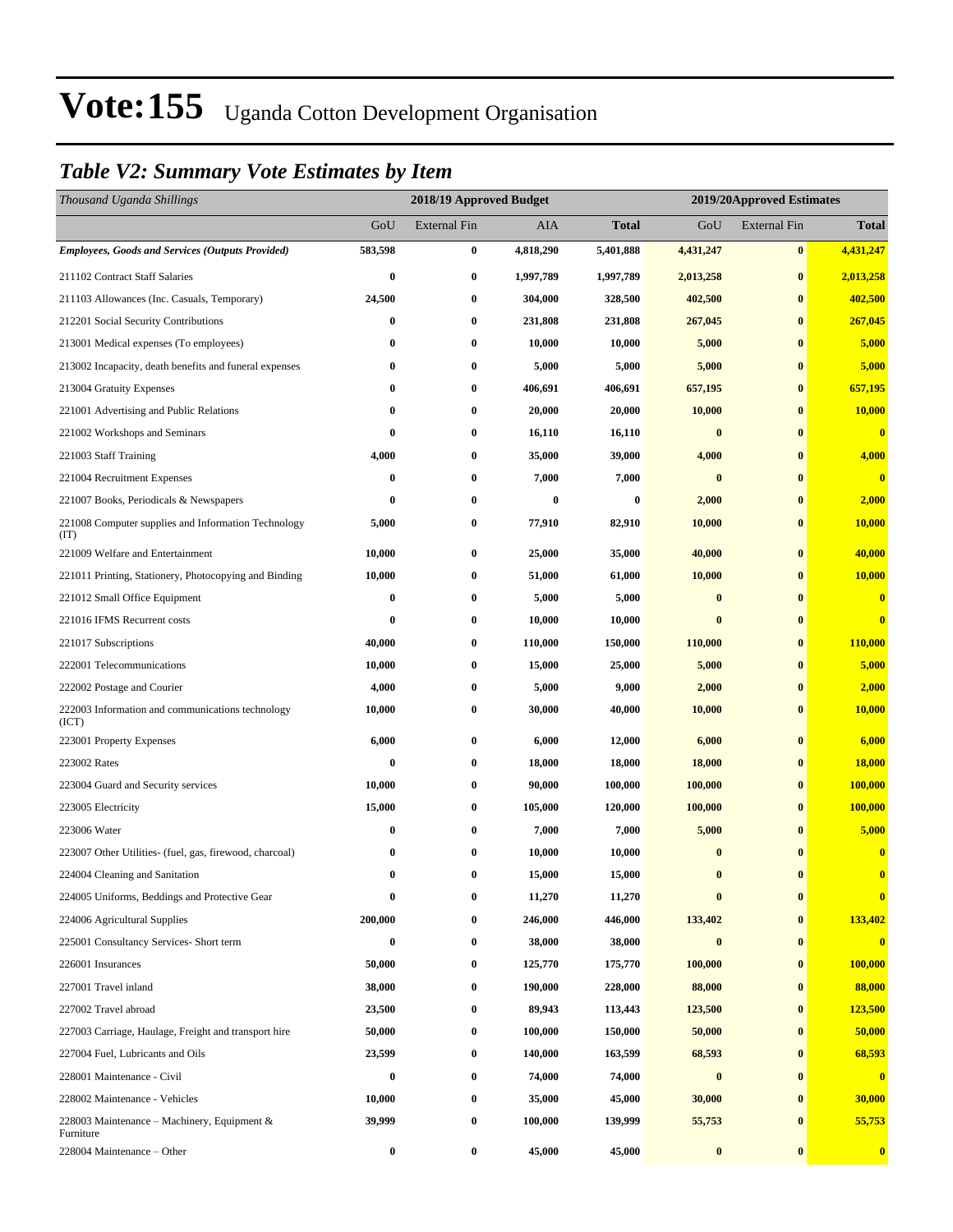| 273101 Medical expenses (To general Public)                    | $\bf{0}$  | $\bf{0}$     | 5.000        | 5,000     | $\mathbf{0}$ | $\mathbf{0}$ | $\mathbf{0}$ |
|----------------------------------------------------------------|-----------|--------------|--------------|-----------|--------------|--------------|--------------|
| 273102 Incapacity, death benefits and funeral expenses         | $\bf{0}$  | $\bf{0}$     | 5.000        | 5,000     | $\mathbf{0}$ | $\mathbf{0}$ | $\mathbf{0}$ |
| <b>Investment (Capital Purchases)</b>                          | 4,411,000 | $\bf{0}$     | $\bf{0}$     | 4.411.000 | 4,211,000    | $\bf{0}$     | 4,211,000    |
| 281504 Monitoring, Supervision & Appraisal of capital<br>works | 360,000   | $\bf{0}$     | $\mathbf{0}$ | 360,000   | 320,000      | $\bf{0}$     | 320,000      |
| 312101 Non-Residential Buildings                               | 3.490.000 | $\bf{0}$     | $\mathbf{0}$ | 3.490.000 | 3,311,000    | $\bf{0}$     | 3,311,000    |
| 312202 Machinery and Equipment                                 | 561.000   | $\bf{0}$     | $\bf{0}$     | 561,000   | 580,000      | $\bf{0}$     | 580,000      |
| <b>Grand Total Vote 155</b>                                    | 4.994.598 | $\bf{0}$     | 4,818,290    | 9,812,888 | 8,642,247    | $\bf{0}$     | 8,642,247    |
| <b>Total Excluding Arrears</b>                                 | 4,994,598 | $\mathbf{0}$ | 4,818,290    | 9,812,888 | 8,642,247    | $\mathbf{0}$ | 8,642,247    |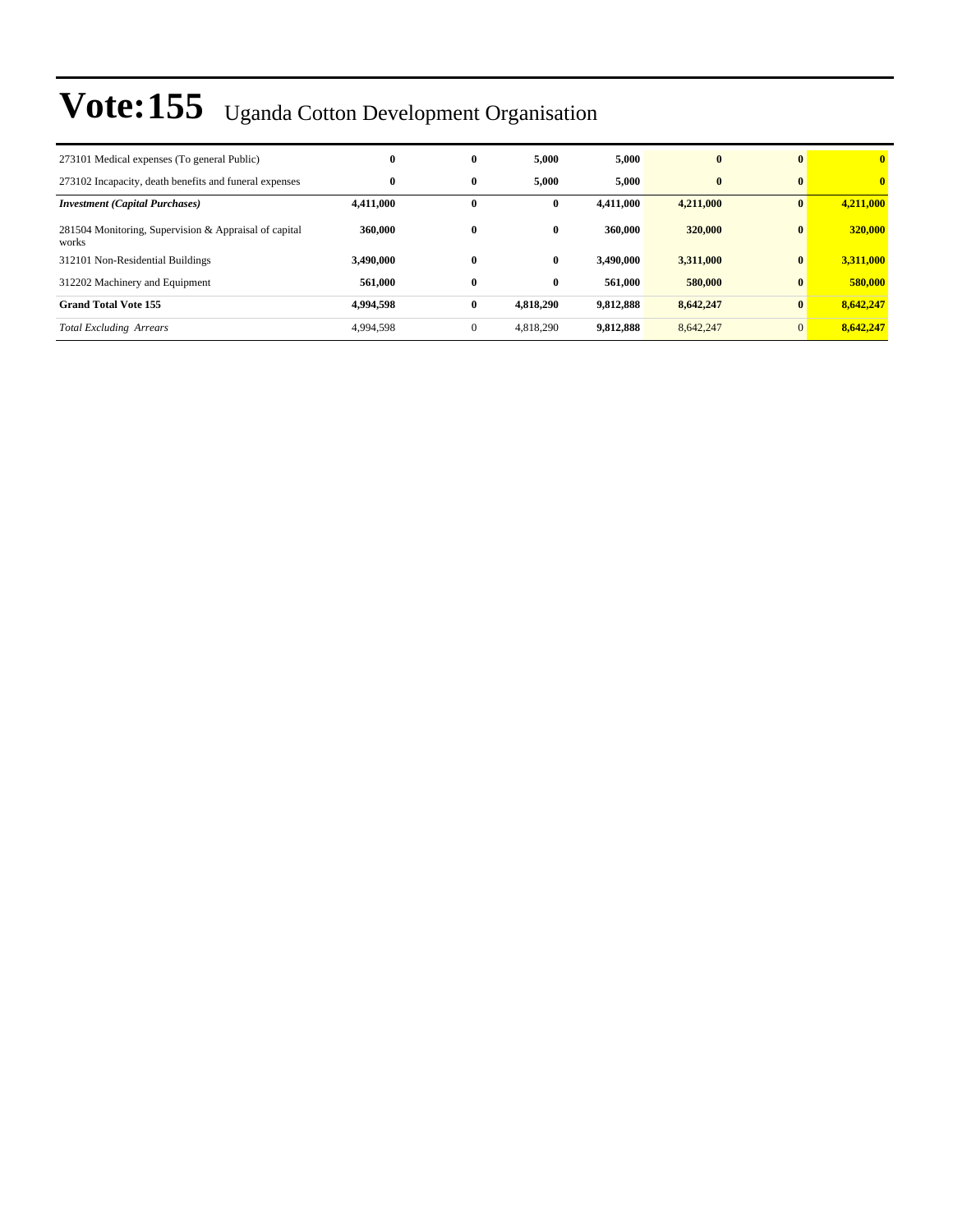### *Table V3: Detailed Estimates by Programme, Sub Programme, Output and Item*

#### *Programme :0152 Cotton Development*

*Recurrent Budget Estimates*

#### **SubProgramme 01 Headquarters**

| Thousand Uganda Shillings                                |                  | 2018/19 Approved Budget |                  |              | 2019/20 Approved Estimates |                  |                  |
|----------------------------------------------------------|------------------|-------------------------|------------------|--------------|----------------------------|------------------|------------------|
| <b>Outputs Provided</b>                                  | Wage             | Non Wage                | <b>AIA</b>       | <b>Total</b> | Wage                       | Non Wage         | <b>Total</b>     |
| Output 015201 Provision of cotton planting seeds         |                  |                         |                  |              |                            |                  |                  |
| 211103 Allowances (Inc. Casuals, Temporary)              | $\mathbf{0}$     | 5,000                   | 83,000           | 88,000       | $\mathbf{0}$               | 80,000           | 80,000           |
| 213001 Medical expenses (To employees)                   | $\mathbf{0}$     | $\boldsymbol{0}$        | $\boldsymbol{0}$ | $\bf{0}$     | $\mathbf{0}$               | 5,000            | 5,000            |
| 213002 Incapacity, death benefits and funeral expenses   | $\mathbf{0}$     | $\overline{0}$          | $\mathbf{0}$     | $\mathbf{0}$ | $\mathbf{0}$               | 5,000            | 5,000            |
| 221003 Staff Training                                    | $\mathbf{0}$     | 4,000                   | 5,000            | 9,000        | $\mathbf{0}$               | $\overline{0}$   | $\bf{0}$         |
| 221004 Recruitment Expenses                              | $\boldsymbol{0}$ | $\boldsymbol{0}$        | 5,000            | 5,000        | $\boldsymbol{0}$           | $\overline{0}$   | $\bf{0}$         |
| 221008 Computer supplies and Information Technology (IT) | $\boldsymbol{0}$ | $\boldsymbol{0}$        | 42,910           | 42,910       | $\mathbf{0}$               | $\overline{0}$   | $\bf{0}$         |
| 221009 Welfare and Entertainment                         | $\mathbf{0}$     | $\boldsymbol{0}$        | 8,000            | 8,000        | $\boldsymbol{0}$           | 10,000           | 10,000           |
| 221011 Printing, Stationery, Photocopying and Binding    | $\overline{0}$   | $\boldsymbol{0}$        | 11,000           | 11,000       | $\mathbf{0}$               | $\overline{0}$   | $\bf{0}$         |
| 221012 Small Office Equipment                            | $\overline{0}$   | $\boldsymbol{0}$        | 5,000            | 5,000        | $\mathbf{0}$               | $\overline{0}$   | $\bf{0}$         |
| 221016 IFMS Recurrent costs                              | $\boldsymbol{0}$ | $\boldsymbol{0}$        | 5,000            | 5,000        | $\boldsymbol{0}$           | $\overline{0}$   | $\bf{0}$         |
| 221017 Subscriptions                                     | $\boldsymbol{0}$ | $\boldsymbol{0}$        | $\boldsymbol{0}$ | $\bf{0}$     | $\boldsymbol{0}$           | 70,000           | 70,000           |
| 222001 Telecommunications                                | $\mathbf{0}$     | $\boldsymbol{0}$        | 1,000            | 1,000        | $\mathbf{0}$               | $\mathbf{0}$     | $\bf{0}$         |
| 223001 Property Expenses                                 | $\mathbf{0}$     | 6,000                   | 3,000            | 9,000        | $\mathbf{0}$               | $\overline{0}$   | $\bf{0}$         |
| 223004 Guard and Security services                       | $\mathbf{0}$     | 10,000                  | 60,000           | 70,000       | $\mathbf{0}$               | 90,000           | 90,000           |
| 223005 Electricity                                       | $\boldsymbol{0}$ | 15,000                  | 82,000           | 97,000       | $\mathbf{0}$               | 40,000           | 40,000           |
| 223006 Water                                             | $\boldsymbol{0}$ | $\boldsymbol{0}$        | 5,000            | 5,000        | $\boldsymbol{0}$           | $\overline{0}$   | $\bf{0}$         |
| 223007 Other Utilities- (fuel, gas, firewood, charcoal)  | $\mathbf{0}$     | $\boldsymbol{0}$        | 5,000            | 5,000        | $\mathbf{0}$               | $\overline{0}$   | $\bf{0}$         |
| 224004 Cleaning and Sanitation                           | $\mathbf{0}$     | $\boldsymbol{0}$        | 5,000            | 5,000        | $\mathbf{0}$               | $\overline{0}$   | $\bf{0}$         |
| 224005 Uniforms, Beddings and Protective Gear            | $\overline{0}$   | $\boldsymbol{0}$        | 11,270           | 11,270       | $\mathbf{0}$               | $\overline{0}$   | $\bf{0}$         |
| 224006 Agricultural Supplies                             | $\boldsymbol{0}$ | 140,000                 | 226,000          | 366,000      | $\boldsymbol{0}$           | $\boldsymbol{0}$ | $\bf{0}$         |
| 226001 Insurances                                        | $\boldsymbol{0}$ | 25,000                  | 85,770           | 110,770      | $\boldsymbol{0}$           | 50,000           | 50,000           |
| 227001 Travel inland                                     | $\boldsymbol{0}$ | 5,000                   | 41,000           | 46,000       | $\mathbf{0}$               | 18,000           | 18,000           |
| 227002 Travel abroad                                     | $\boldsymbol{0}$ | $\overline{0}$          | 12,260           | 12,260       | $\mathbf{0}$               | 33,500           | 33,500           |
| 227003 Carriage, Haulage, Freight and transport hire     | $\boldsymbol{0}$ | 50,000                  | 80,000           | 130,000      | $\mathbf{0}$               | 50,000           | 50,000           |
| 227004 Fuel, Lubricants and Oils                         | $\boldsymbol{0}$ | 1,799                   | 18,000           | 19,799       | $\boldsymbol{0}$           | 9,000            | 9,000            |
| 228001 Maintenance - Civil                               | $\boldsymbol{0}$ | $\boldsymbol{0}$        | 37,000           | 37,000       | $\boldsymbol{0}$           | $\boldsymbol{0}$ | $\bf{0}$         |
| 228003 Maintenance – Machinery, Equipment & Furniture    | $\boldsymbol{0}$ | 4,999                   | 50,000           | 54,999       | $\mathbf{0}$               | 55,753           | 55,753           |
| Total Cost of Output 01                                  | 0                | 266,798                 | 887,210          | 1,154,008    | $\pmb{\theta}$             | 516,253          | 516,253          |
| Output 015202 Seed multiplication                        |                  |                         |                  |              |                            |                  |                  |
| 211103 Allowances (Inc. Casuals, Temporary)              | $\overline{0}$   | 11,000                  | 75,000           | 86,000       | $\boldsymbol{0}$           | 85,000           | 85,000           |
| 221001 Advertising and Public Relations                  | $\boldsymbol{0}$ | $\boldsymbol{0}$        | $\boldsymbol{0}$ | $\bf{0}$     | $\mathbf{0}$               | 5,000            | 5,000            |
| 221003 Staff Training                                    | $\boldsymbol{0}$ | $\boldsymbol{0}$        | 12,000           | 12,000       | $\mathbf{0}$               | $\mathbf{0}$     | $\bf{0}$         |
| 221008 Computer supplies and Information Technology (IT) | $\boldsymbol{0}$ | $\boldsymbol{0}$        | $\boldsymbol{0}$ | $\bf{0}$     | $\boldsymbol{0}$           | 5,000            | 5,000            |
| 221009 Welfare and Entertainment                         | $\boldsymbol{0}$ | $\boldsymbol{0}$        | $\boldsymbol{0}$ | $\bf{0}$     | $\boldsymbol{0}$           | 10,000           | 10,000           |
| 221011 Printing, Stationery, Photocopying and Binding    | $\boldsymbol{0}$ | 6,000                   | 32,000           | 38,000       | $\boldsymbol{0}$           | $\boldsymbol{0}$ | $\boldsymbol{0}$ |
| 221017 Subscriptions                                     | $\boldsymbol{0}$ | $\boldsymbol{0}$        | 24,000           | 24,000       | $\mathbf{0}$               | 40,000           | 40,000           |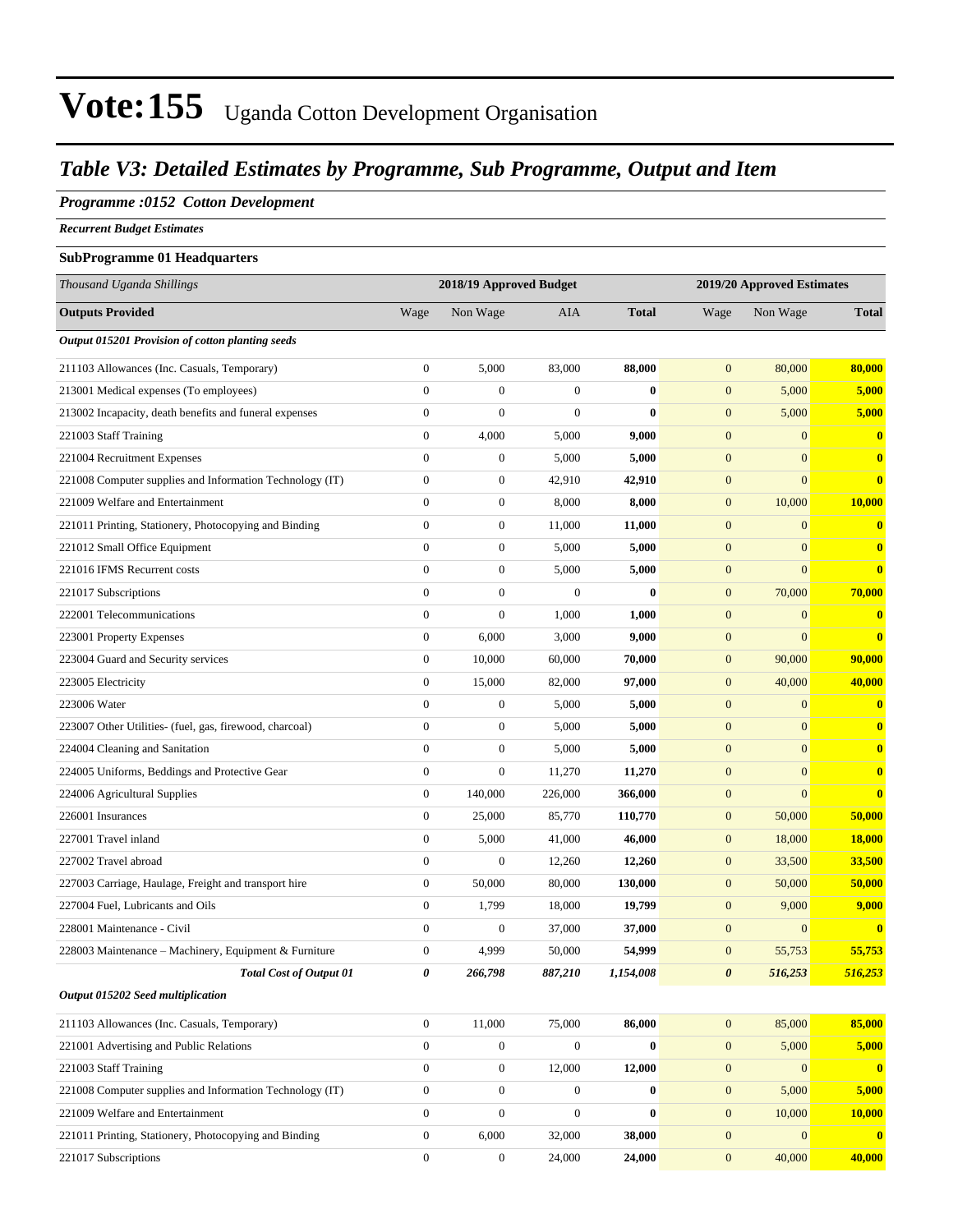| 222003 Information and communications technology (ICT)                                           | $\mathbf{0}$     | 5,000            | 12,000           | 17,000    | $\mathbf{0}$          | $\mathbf{0}$     | $\bf{0}$      |
|--------------------------------------------------------------------------------------------------|------------------|------------------|------------------|-----------|-----------------------|------------------|---------------|
| 223001 Property Expenses                                                                         | $\overline{0}$   | $\boldsymbol{0}$ | $\overline{0}$   | $\bf{0}$  | $\boldsymbol{0}$      | 6,000            | 6,000         |
| 223002 Rates                                                                                     | $\overline{0}$   | $\boldsymbol{0}$ | $\mathbf{0}$     | $\bf{0}$  | $\boldsymbol{0}$      | 18,000           | <b>18,000</b> |
| 223005 Electricity                                                                               | $\boldsymbol{0}$ | $\boldsymbol{0}$ | $\mathbf{0}$     | $\bf{0}$  | $\boldsymbol{0}$      | 60,000           | 60,000        |
| 224006 Agricultural Supplies                                                                     | $\overline{0}$   | 60,000           | 20,000           | 80,000    | $\boldsymbol{0}$      | 133,402          | 133,402       |
| 225001 Consultancy Services- Short term                                                          | $\boldsymbol{0}$ | $\boldsymbol{0}$ | 23,000           | 23,000    | $\boldsymbol{0}$      | $\mathbf{0}$     | $\mathbf{0}$  |
| 226001 Insurances                                                                                | $\boldsymbol{0}$ | 10,000           | 13,000           | 23,000    | $\boldsymbol{0}$      | $\mathbf{0}$     | $\mathbf{0}$  |
| 227001 Travel inland                                                                             | $\overline{0}$   | 18,000           | 50,000           | 68,000    | $\boldsymbol{0}$      | 16,000           | 16,000        |
| 227002 Travel abroad                                                                             | $\boldsymbol{0}$ | 17,000           | 22,683           | 39,683    | $\boldsymbol{0}$      | 30,000           | 30,000        |
| 227003 Carriage, Haulage, Freight and transport hire                                             | $\overline{0}$   | $\boldsymbol{0}$ | 15,000           | 15,000    | $\boldsymbol{0}$      | $\mathbf{0}$     | $\mathbf{0}$  |
| 227004 Fuel, Lubricants and Oils                                                                 | $\mathbf{0}$     | 16,800           | 25,000           | 41,800    | $\boldsymbol{0}$      | 13,000           | 13,000        |
| 228001 Maintenance - Civil                                                                       | $\overline{0}$   | $\boldsymbol{0}$ | 27,000           | 27,000    | $\mathbf{0}$          | $\mathbf{0}$     | $\mathbf{0}$  |
| 228002 Maintenance - Vehicles                                                                    | $\overline{0}$   | 5,000            | 5,000            | 10,000    | $\boldsymbol{0}$      | 30,000           | 30,000        |
| 228003 Maintenance - Machinery, Equipment & Furniture                                            | 0                | 35,000           | 15,000           | 50,000    | $\boldsymbol{0}$      | $\mathbf{0}$     | $\bf{0}$      |
| <b>Total Cost of Output 02</b>                                                                   | 0                | 183,800          | 370,683          | 554,483   | $\boldsymbol{\theta}$ | 451,402          | 451,402       |
| Output 015203 Farmer mobilisation and sensitisation for increasing cotton production and quality |                  |                  |                  |           |                       |                  |               |
| 211102 Contract Staff Salaries                                                                   | $\mathbf{0}$     | $\boldsymbol{0}$ | 1,997,789        | 1,997,789 | 2,013,258             | $\mathbf{0}$     | 2,013,258     |
| 211103 Allowances (Inc. Casuals, Temporary)                                                      | $\boldsymbol{0}$ | 8,500            | 57,000           | 65,500    | $\boldsymbol{0}$      | 84,000           | 84,000        |
| 212201 Social Security Contributions                                                             | $\overline{0}$   | $\boldsymbol{0}$ | 231,808          | 231,808   | $\mathbf{0}$          | 267,045          | 267,045       |
| 213001 Medical expenses (To employees)                                                           | $\overline{0}$   | $\boldsymbol{0}$ | 10,000           | 10,000    | $\boldsymbol{0}$      | $\mathbf{0}$     | $\bf{0}$      |
| 213002 Incapacity, death benefits and funeral expenses                                           | $\overline{0}$   | $\boldsymbol{0}$ | 5,000            | 5,000     | $\boldsymbol{0}$      | $\mathbf{0}$     | $\bf{0}$      |
| 213004 Gratuity Expenses                                                                         | $\boldsymbol{0}$ | $\boldsymbol{0}$ | 406,691          | 406,691   | $\boldsymbol{0}$      | 657,195          | 657,195       |
| 221001 Advertising and Public Relations                                                          | $\boldsymbol{0}$ | $\boldsymbol{0}$ | 10,000           | 10,000    | $\mathbf{0}$          | $\mathbf{0}$     | $\bf{0}$      |
| 221002 Workshops and Seminars                                                                    | $\overline{0}$   | $\boldsymbol{0}$ | 11,110           | 11,110    | $\mathbf{0}$          | $\mathbf{0}$     | $\mathbf{0}$  |
| 221003 Staff Training                                                                            | $\overline{0}$   | $\boldsymbol{0}$ | 7,000            | 7,000     | $\boldsymbol{0}$      | $\mathbf{0}$     | $\bf{0}$      |
| 221004 Recruitment Expenses                                                                      | $\overline{0}$   | $\boldsymbol{0}$ | 2,000            | 2,000     | $\boldsymbol{0}$      | $\mathbf{0}$     | $\bf{0}$      |
| 221007 Books, Periodicals & Newspapers                                                           | $\boldsymbol{0}$ | $\boldsymbol{0}$ | $\boldsymbol{0}$ | $\bf{0}$  | $\boldsymbol{0}$      | 2,000            | 2,000         |
| 221008 Computer supplies and Information Technology (IT)                                         | $\boldsymbol{0}$ | 5,000            | 35,000           | 40,000    | $\mathbf{0}$          | $\mathbf{0}$     | $\bf{0}$      |
| 221009 Welfare and Entertainment                                                                 | $\overline{0}$   | 10,000           | 17,000           | 27,000    | $\boldsymbol{0}$      | 10,000           | 10,000        |
| 221011 Printing, Stationery, Photocopying and Binding                                            | $\boldsymbol{0}$ | 4,000            | 6,000            | 10,000    | $\boldsymbol{0}$      | $\mathbf{0}$     | $\bf{0}$      |
| 221016 IFMS Recurrent costs                                                                      | $\overline{0}$   | $\boldsymbol{0}$ | 5,000            | 5,000     | $\mathbf{0}$          | $\mathbf{0}$     | $\mathbf{0}$  |
| 221017 Subscriptions                                                                             | $\boldsymbol{0}$ | 40,000           | 45,000           | 85,000    | $\boldsymbol{0}$      | $\boldsymbol{0}$ | $\bf{0}$      |
| 222001 Telecommunications                                                                        | $\mathbf{0}$     | 10,000           | 12,000           | 22,000    | $\boldsymbol{0}$      | $\mathbf{0}$     | $\mathbf{0}$  |
| 222002 Postage and Courier                                                                       | $\mathbf{0}$     | 4,000            | 4,000            | 8,000     | $\boldsymbol{0}$      | $\boldsymbol{0}$ | $\mathbf{0}$  |
| 222003 Information and communications technology (ICT)                                           | 0                | 5,000            | 18,000           | 23,000    | $\boldsymbol{0}$      | $\mathbf{0}$     | $\mathbf{0}$  |
| 223001 Property Expenses                                                                         | $\boldsymbol{0}$ | $\boldsymbol{0}$ | 3,000            | 3,000     | $\boldsymbol{0}$      | $\mathbf{0}$     | $\mathbf{0}$  |
| 223002 Rates                                                                                     | $\mathbf{0}$     | $\boldsymbol{0}$ | 18,000           | 18,000    | $\boldsymbol{0}$      | $\mathbf{0}$     | $\mathbf{0}$  |
| 223004 Guard and Security services                                                               | $\boldsymbol{0}$ | $\boldsymbol{0}$ | 30,000           | 30,000    | $\boldsymbol{0}$      | $\mathbf{0}$     | $\mathbf{0}$  |
| 223005 Electricity                                                                               | $\mathbf{0}$     | $\boldsymbol{0}$ | 17,000           | 17,000    | $\boldsymbol{0}$      | $\boldsymbol{0}$ | $\mathbf{0}$  |
| 223006 Water                                                                                     | $\mathbf{0}$     | 0                | 1,000            | 1,000     | $\boldsymbol{0}$      | $\mathbf{0}$     | $\bf{0}$      |
| 225001 Consultancy Services- Short term                                                          | $\boldsymbol{0}$ | $\boldsymbol{0}$ | 10,000           | 10,000    | $\boldsymbol{0}$      | $\mathbf{0}$     | $\bf{0}$      |
| 226001 Insurances                                                                                | $\mathbf{0}$     | 15,000           | 18,000           | 33,000    | $\mathbf{0}$          | $\mathbf{0}$     | $\mathbf{0}$  |
| 227001 Travel inland                                                                             | $\mathbf{0}$     | $\boldsymbol{0}$ | 70,000           | 70,000    | $\boldsymbol{0}$      | 11,000           | 11,000        |
| 227002 Travel abroad                                                                             | $\boldsymbol{0}$ | 6,500            | 47,000           | 53,500    | $\mathbf{0}$          | 20,000           | 20,000        |
| 227003 Carriage, Haulage, Freight and transport hire                                             | $\boldsymbol{0}$ | $\boldsymbol{0}$ | 5,000            | 5,000     | $\boldsymbol{0}$      | $\mathbf{0}$     | $\mathbf{0}$  |
|                                                                                                  |                  |                  |                  |           |                       |                  |               |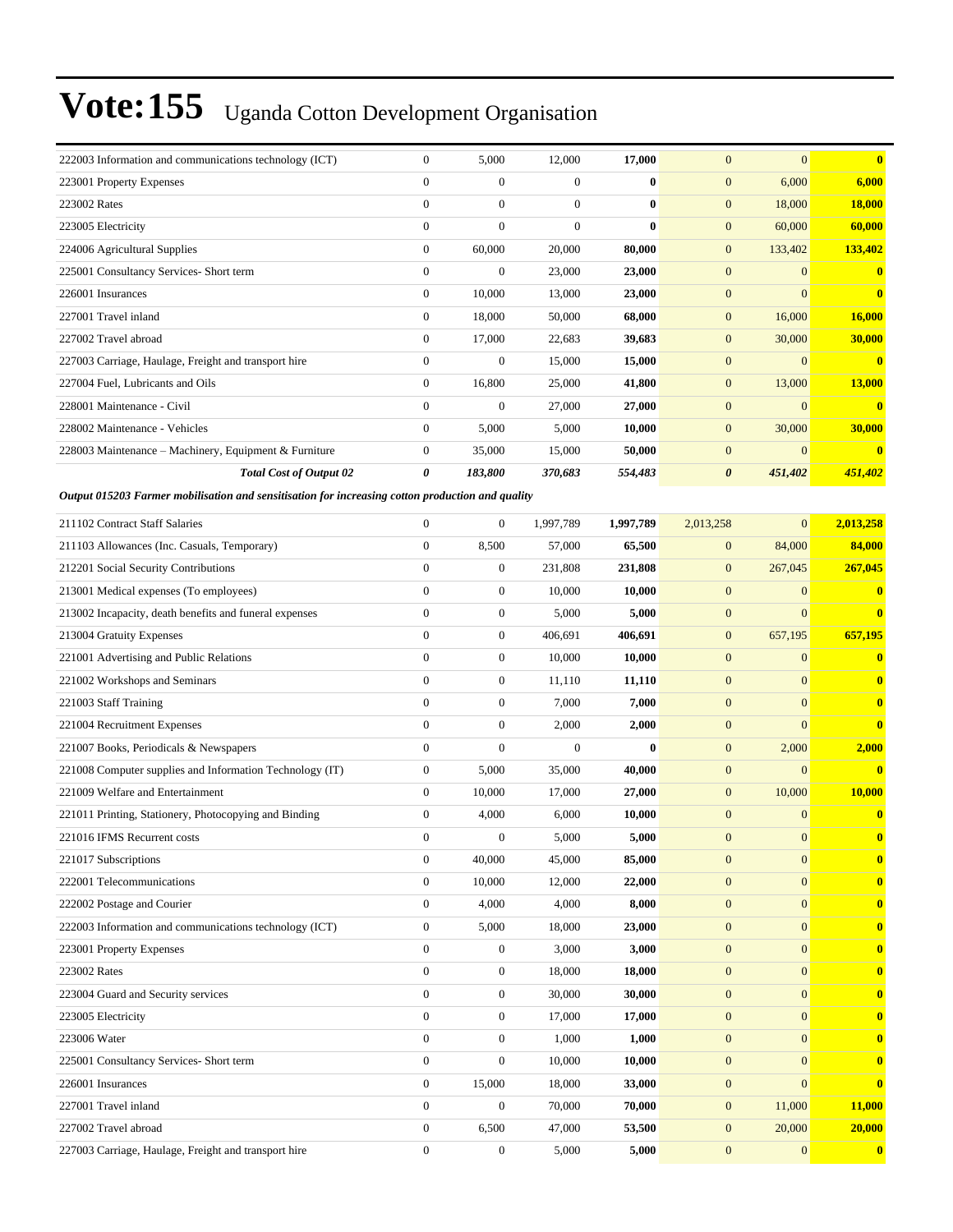| 227004 Fuel, Lubricants and Oils                         | $\mathbf{0}$     | 5,000            | 70,000           | 75,000           | $\mathbf{0}$          | 4,593            | 4,593                   |
|----------------------------------------------------------|------------------|------------------|------------------|------------------|-----------------------|------------------|-------------------------|
| 228001 Maintenance - Civil                               | $\mathbf{0}$     | $\boldsymbol{0}$ | 10,000           | 10,000           | $\mathbf{0}$          | $\mathbf{0}$     | $\bf{0}$                |
| 228002 Maintenance - Vehicles                            | $\mathbf{0}$     | 5,000            | 22,000           | 27,000           | $\boldsymbol{0}$      | $\mathbf{0}$     | $\bf{0}$                |
| 228003 Maintenance - Machinery, Equipment & Furniture    | $\mathbf{0}$     | $\boldsymbol{0}$ | 35,000           | 35,000           | $\mathbf{0}$          | $\overline{0}$   | $\bf{0}$                |
| 228004 Maintenance - Other                               | $\mathbf{0}$     | $\boldsymbol{0}$ | 45,000           | 45,000           | $\boldsymbol{0}$      | $\mathbf{0}$     | $\bf{0}$                |
| 273101 Medical expenses (To general Public)              | $\mathbf{0}$     | $\boldsymbol{0}$ | 5,000            | 5,000            | $\mathbf{0}$          | $\mathbf{0}$     | $\bf{0}$                |
| 273102 Incapacity, death benefits and funeral expenses   | $\boldsymbol{0}$ | $\boldsymbol{0}$ | 5,000            | 5,000            | $\mathbf{0}$          | $\mathbf{0}$     | $\bf{0}$                |
| <b>Total Cost of Output 03</b>                           | 0                | 118,000          | 3,291,397        | 3,409,397        | 2,013,258             | 1,055,833        | 3,069,092               |
| Output 015204 Cotton targeted extension services         |                  |                  |                  |                  |                       |                  |                         |
| 211103 Allowances (Inc. Casuals, Temporary)              | $\mathbf{0}$     | $\boldsymbol{0}$ | 53,000           | 53,000           | $\mathbf{0}$          | 59,500           | 59,500                  |
| 221001 Advertising and Public Relations                  | $\boldsymbol{0}$ | $\boldsymbol{0}$ | 10,000           | 10,000           | $\mathbf{0}$          | 5,000            | 5,000                   |
| 221002 Workshops and Seminars                            | $\boldsymbol{0}$ | $\boldsymbol{0}$ | 5,000            | 5,000            | $\mathbf{0}$          | $\boldsymbol{0}$ | $\overline{\mathbf{0}}$ |
| 221003 Staff Training                                    | $\mathbf{0}$     | $\boldsymbol{0}$ | 11,000           | 11,000           | $\mathbf{0}$          | 4,000            | 4,000                   |
| 221009 Welfare and Entertainment                         | $\mathbf{0}$     | $\boldsymbol{0}$ | $\mathbf{0}$     | $\mathbf{0}$     | $\boldsymbol{0}$      | 5,000            | 5,000                   |
| 221011 Printing, Stationery, Photocopying and Binding    | $\mathbf{0}$     | $\boldsymbol{0}$ | 2,000            | 2,000            | $\mathbf{0}$          | 10,000           | 10,000                  |
| 221017 Subscriptions                                     | $\mathbf{0}$     | $\boldsymbol{0}$ | 41,000           | 41,000           | $\mathbf{0}$          | $\boldsymbol{0}$ | $\mathbf{0}$            |
| 222001 Telecommunications                                | $\mathbf{0}$     | $\boldsymbol{0}$ | 2,000            | 2,000            | $\mathbf{0}$          | 5,000            | 5,000                   |
| 222002 Postage and Courier                               | $\mathbf{0}$     | $\boldsymbol{0}$ | 1,000            | 1,000            | $\mathbf{0}$          | 2,000            | 2,000                   |
| 223005 Electricity                                       | $\mathbf{0}$     | $\boldsymbol{0}$ | 6,000            | 6,000            | $\boldsymbol{0}$      | $\mathbf{0}$     | $\mathbf{0}$            |
| 223006 Water                                             | $\mathbf{0}$     | $\boldsymbol{0}$ | 1,000            | 1,000            | $\boldsymbol{0}$      | 5,000            | 5,000                   |
| 223007 Other Utilities- (fuel, gas, firewood, charcoal)  | $\boldsymbol{0}$ | $\boldsymbol{0}$ | 5,000            | 5,000            | $\mathbf{0}$          | $\mathbf{0}$     | $\mathbf{0}$            |
| 224004 Cleaning and Sanitation                           | $\boldsymbol{0}$ | $\boldsymbol{0}$ | 10,000           | 10,000           | $\mathbf{0}$          | $\mathbf{0}$     | $\bf{0}$                |
| 225001 Consultancy Services- Short term                  | $\mathbf{0}$     | $\boldsymbol{0}$ | 5,000            | 5,000            | $\mathbf{0}$          | $\mathbf{0}$     | $\mathbf{0}$            |
| 226001 Insurances                                        | $\theta$         | $\boldsymbol{0}$ | 9,000            | 9,000            | $\boldsymbol{0}$      | 50,000           | 50,000                  |
| 227001 Travel inland                                     | $\mathbf{0}$     | $\boldsymbol{0}$ | 9,000            | 9,000            | $\mathbf{0}$          | 16,000           | <b>16,000</b>           |
| 227002 Travel abroad                                     | $\mathbf{0}$     | $\boldsymbol{0}$ | 8,000            | 8,000            | $\mathbf{0}$          | 20,000           | 20,000                  |
| 227004 Fuel, Lubricants and Oils                         | $\boldsymbol{0}$ | $\boldsymbol{0}$ | 13,000           | 13,000           | $\mathbf{0}$          | 17,000           | <b>17,000</b>           |
| 228002 Maintenance - Vehicles                            | $\mathbf{0}$     | $\boldsymbol{0}$ | 8,000            | 8,000            | $\mathbf{0}$          | $\mathbf{0}$     | $\mathbf{0}$            |
| <b>Total Cost of Output 04</b>                           | 0                | 0                | 199,000          | 199,000          | $\boldsymbol{\theta}$ | 198,500          | 198,500                 |
| Output 015205 Provision of pesticides and spray pumps    |                  |                  |                  |                  |                       |                  |                         |
| 211103 Allowances (Inc. Casuals, Temporary)              | $\boldsymbol{0}$ | $\boldsymbol{0}$ | 36,000           | 36,000           | $\boldsymbol{0}$      | 64,000           | 64,000                  |
| 221008 Computer supplies and Information Technology (IT) | $\boldsymbol{0}$ | $\boldsymbol{0}$ | 0                | $\bf{0}$         | $\mathbf{0}$          | 5,000            | 5,000                   |
| 221009 Welfare and Entertainment                         | $\boldsymbol{0}$ | $\boldsymbol{0}$ | $\boldsymbol{0}$ | $\boldsymbol{0}$ | $\mathbf{0}$          | 5,000            | 5,000                   |
| 222003 Information and communications technology (ICT)   | $\boldsymbol{0}$ | $\boldsymbol{0}$ | $\boldsymbol{0}$ | $\boldsymbol{0}$ | $\boldsymbol{0}$      | 10,000           | <b>10,000</b>           |
| 223004 Guard and Security services                       | $\boldsymbol{0}$ | $\boldsymbol{0}$ | $\boldsymbol{0}$ | $\bf{0}$         | $\mathbf{0}$          | 10,000           | 10,000                  |
| 227001 Travel inland                                     | $\mathbf{0}$     | $\boldsymbol{0}$ | 20,000           | 20,000           | $\boldsymbol{0}$      | 11,000           | 11,000                  |
| 227002 Travel abroad                                     | $\boldsymbol{0}$ | $\boldsymbol{0}$ | $\boldsymbol{0}$ | $\bf{0}$         | $\boldsymbol{0}$      | 20,000           | 20,000                  |
| 227004 Fuel, Lubricants and Oils                         | $\boldsymbol{0}$ | $\boldsymbol{0}$ | 14,000           | 14,000           | $\boldsymbol{0}$      | 14,000           | 14,000                  |
| <b>Total Cost of Output 05</b>                           | $\pmb{\theta}$   | 0                | 70,000           | 70,000           | $\boldsymbol{\theta}$ | 139,000          | 139,000                 |
| Output 015206 Mechanisation of land opening              |                  |                  |                  |                  |                       |                  |                         |
| 211103 Allowances (Inc. Casuals, Temporary)              | $\boldsymbol{0}$ | $\boldsymbol{0}$ | $\boldsymbol{0}$ | $\bf{0}$         | $\mathbf{0}$          | 30,000           | 30,000                  |
| 227001 Travel inland                                     | $\boldsymbol{0}$ | 15,000           | $\boldsymbol{0}$ | 15,000           | $\boldsymbol{0}$      | 16,000           | 16,000                  |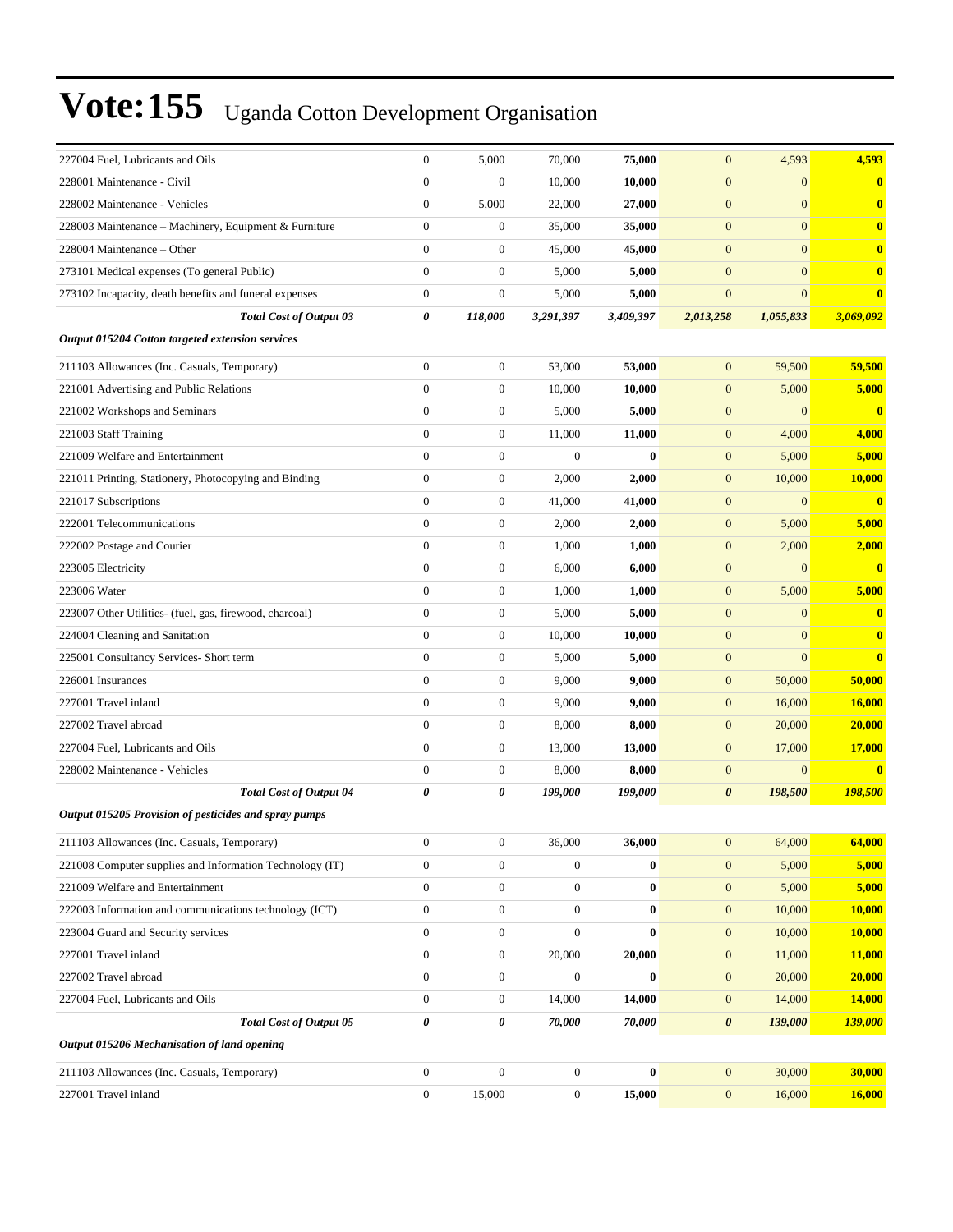| 227004 Fuel. Lubricants and Oils      |   |         |           |           | $\overline{0}$ | 11,000    | 11,000    |
|---------------------------------------|---|---------|-----------|-----------|----------------|-----------|-----------|
| <b>Total Cost of Output 06</b>        | 0 | 15.000  |           | 15.000    | 0              | 57,000    | 57,000    |
| <b>Total Cost Of Outputs Provided</b> | 0 | 583,598 | 4,818,290 | 5.401.888 | 2,013,258      | 2,417,989 | 4,431,247 |
| <b>Total Cost for SubProgramme 01</b> | 0 | 583,598 | 4,818,290 | 5.401.888 | 2,013,258      | 2,417,989 | 4,431,247 |
| <b>Total Excluding Arrears</b>        |   | 583.598 | 4.818.290 | 5.401.888 | 2,013,258      | 2.417.989 | 4,431,247 |
|                                       |   |         |           |           |                |           |           |

*Development Budget Estimates*

#### **Project 1219 Cotton Production Improvement**

| Thousand Uganda Shillings                                            |                               | 2018/19 Approved Budget |                |              |                               |                       | 2019/20 Approved Estimates |  |  |
|----------------------------------------------------------------------|-------------------------------|-------------------------|----------------|--------------|-------------------------------|-----------------------|----------------------------|--|--|
| <b>Capital Purchases</b>                                             | <b>GoU Dev't External Fin</b> |                         | <b>AIA</b>     | <b>Total</b> | <b>GoU Dev't External Fin</b> |                       | <b>Total</b>               |  |  |
| Output 015272 Government Buildings and Administrative Infrastructure |                               |                         |                |              |                               |                       |                            |  |  |
| 281504 Monitoring, Supervision & Appraisal of capital works          | 340,000                       | $\mathbf{0}$            | $\overline{0}$ | 340,000      | 300,000                       | $\overline{0}$        | 300,000                    |  |  |
| 312101 Non-Residential Buildings                                     | 3.490,000                     | $\mathbf{0}$            | $\Omega$       | 3.490.000    | 3,311,000                     | $\overline{0}$        | 3,311,000                  |  |  |
| Total Cost Of Output 015272                                          | 3,830,000                     | 0                       | 0              | 3,830,000    | 3,611,000                     | $\boldsymbol{\theta}$ | 3,611,000                  |  |  |
| Output 015277 Purchase of Specialised Machinery & Equipment          |                               |                         |                |              |                               |                       |                            |  |  |
| 281504 Monitoring, Supervision & Appraisal of capital works          | 20,000                        | $\overline{0}$          | $\overline{0}$ | 20.000       | 20,000                        | $\overline{0}$        | 20,000                     |  |  |
| 312202 Machinery and Equipment                                       | 561,000                       | $\mathbf{0}$            | $\overline{0}$ | 561.000      | 580,000                       | $\overline{0}$        | 580,000                    |  |  |
| <b>Total Cost Of Output 015277</b>                                   | 581,000                       | 0                       | 0              | 581,000      | 600,000                       | $\boldsymbol{\theta}$ | 600,000                    |  |  |
| <b>Total Cost for Capital Purchases</b>                              | 4,411,000                     | $\boldsymbol{0}$        | $\overline{0}$ | 4,411,000    | 4,211,000                     | $\overline{0}$        | 4,211,000                  |  |  |
| <b>Total Cost for Project: 1219</b>                                  | 4,411,000                     | $\mathbf{0}$            | $\overline{0}$ | 4,411,000    | 4,211,000                     | $\overline{0}$        | 4,211,000                  |  |  |
| <b>Total Excluding Arrears</b>                                       | 4,411,000                     | $\boldsymbol{0}$        | $\Omega$       | 4,411,000    | 4,211,000                     | $\Omega$              | 4,211,000                  |  |  |
|                                                                      | GoU                           | <b>External Fin</b>     | <b>AIA</b>     | <b>Total</b> | GoU                           | <b>External Fin</b>   | <b>Total</b>               |  |  |
| <b>Total Cost for Programme 52</b>                                   | 4,994,598                     | 0                       | 4,818,290      | 9,812,888    | 8,642,247                     | $\bf{0}$              | 8,642,247                  |  |  |
| <b>Total Excluding Arrears</b>                                       | 4,994,598                     | $\mathbf{0}$            | 4,818,290      | 9,812,888    | 8,642,247                     | $\Omega$              | 8,642,247                  |  |  |
|                                                                      | GoU                           | <b>External Fin</b>     | <b>AIA</b>     | <b>Total</b> | GoU                           | <b>External Fin.</b>  | <b>Total</b>               |  |  |
| <b>Grand Total for Vote 155</b>                                      | 4,994,598                     | $\bf{0}$                | 4,818,290      | 9,812,888    | 8,642,247                     | $\bf{0}$              | 8,642,247                  |  |  |
| <b>Total Excluding Arrears</b>                                       | 4,994,598                     | $\mathbf{0}$            | 4,818,290      | 9,812,888    | 8,642,247                     | $\overline{0}$        | 8,642,247                  |  |  |